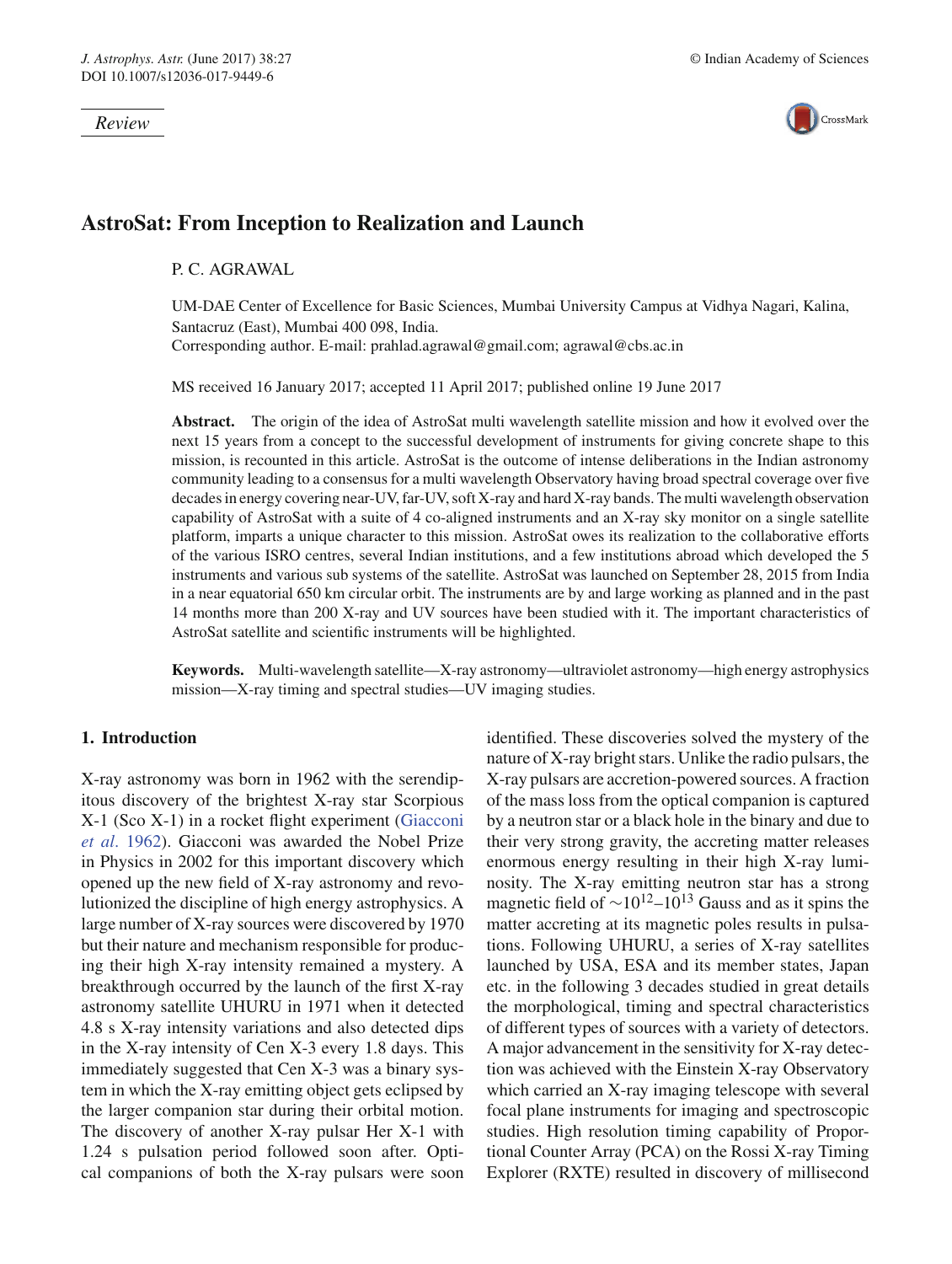accreting X-ray pulsars, kHz quasi-periodic oscillations, measurements of the spin periods of the neutron stars in Low Mass X-ray Binaries (LMXBs), etc. The advent of X-ray Charge Coupled Devices (CCDs) and their use in observatories like ASCA, Chandra X-ray Observatory of NASA and ESA's XMM-Newton Observatory in the 20th century and early part of 21st century, contributed enormously to the advancement of X-ray astronomy.

### **2. Indian scenario before the advent of AstroSat**

Five years after the discovery of Sco X-1, research in X-ray astronomy in India began with balloon-borne observations at Tata Institute of Fundamental Research (TIFR), Mumbai and rocket-borne experiments by Physical Research Laboratory (PRL), Ahmedabad. TIFR group conducted a series of balloon experiments with collimated NaI (Tl) detector of about  $100 \text{ cm}^2$ area during 1967–75 and measured temporal and spectral characteristics of bright X-ray sources like Sco X-1, Cyg X-1, etc. in 20–100 keV. Several new results like the presence of non-thermal hard component in ScoX-1, rapid variations in the intensity and hard Xray flaring activity in Cyg X-1, etc. were reported by the TIFR group. The advent of several X-ray astronomy space observatories after 1975 made it possible to probe timing and spectral features in great detail by long observations of discrete objects. This was not possible with balloon and rocket experiments and hence after 1980 these experiments became largely unviable. A proposal was jointly made by TIFR and ISRO Satellite Center (ISAC), Bengaluru in 1981 for a satellite experiment using collimated PCs of about  $1200 \text{ cm}^2$  area weighing about 40 kg. The launch of this payload had to wait till the successful development of Polar Satellite Launch Vehicle (PSLV) in mid-1990, which is the workhorse of Indian space programme and capable of launching about 1.6 ton satellite in the near-Earth orbit. ISRO approved the launch of the X-ray astronomy experiment aboard Indian Remote Sensing Satellite IRS-P3. This payload named as Indian X-ray Astronomy Experiment (IXAE), was developed in 18 months and successfully placed onboard IRS P-3 in a polar 800 km orbit in March 1996. Despite a high background orbit and only 2–3 months of observing time in a year, the IXAE studied about 20 X-ray sources including neutron star and black hole binaries. The main results of IXAE included ∼50 s quasi-regular intensity bursts from the black hole binary GRS 1915+105 now termed as the 'heartbeat of black hole' (Paul *et al*. 1998), accretion torque reversal in X-ray pulsar 4U 1907+09 (Mukerjee *et al*. 2001), change in 4.8 h binary period of Cyg X-3 (Singh *et al*. 2002), etc. After 5 years in orbit, IXAE was switched off.

# **3. International scenario at the time AstroSat was conceived**

When the idea of AstroSat was taking shape during late nineties, RXTE was operational making important discoveries. NASA's Chandra and ESA's XMM-Newton observatories, sensitive in 0.1–10 keV, had become just operational. Both these missions operating since 1999 have unprecedented capability for imaging and spectroscopies studies. ESA's INTEGRAL satellite with Cadmium Telluride (CdTe) array equipped with coded mask aperture, has hard X-ray imaging capability in 15–200 keV. These missions, except RXTE, have limited capabilities for investigating rapid variability phenomenon. It was noticed that all the operational X-ray observatories, except XMM-Newton which also has a UV telescope for simultaneous UV observations, work in limited spectral bands and hence lack wide multi wavelength (MW) observation capability. Understanding complex emission processes in Active Galactic Nuclei, X-ray binaries, etc. require not only observations in the extended X-ray region but also in the UV and optical bands. Such MW studies have been attempted by making coordinated observations with several satellites sensitive in different bands but has met with only limited success due to logistic problems arising from widely different orbits. The goal of MW observations is best achieved by making simultaneous observations with several coaligned instruments mounted on the same platform. One of the important objectives of AstroSat was to realise MW capability by having several coaligned instruments with wide spectral coverage. This makes AstroSat a unique mission.

# **4. Birth of the concept of AstroSat and its principal objectives**

In spite of the lack of opportunity for satellite experiments with sufficient mass during 1980–85, the TIFR group embarked on the development of a large area  $(\sim 2500 \text{ cm}^2)$  hard X-ray instrument for balloon-borne studies of 20–100 keV emission from X-ray binaries. This employed two multi-anode, multilayer PCs filled with xenon at a pressure of about 1200 torr having an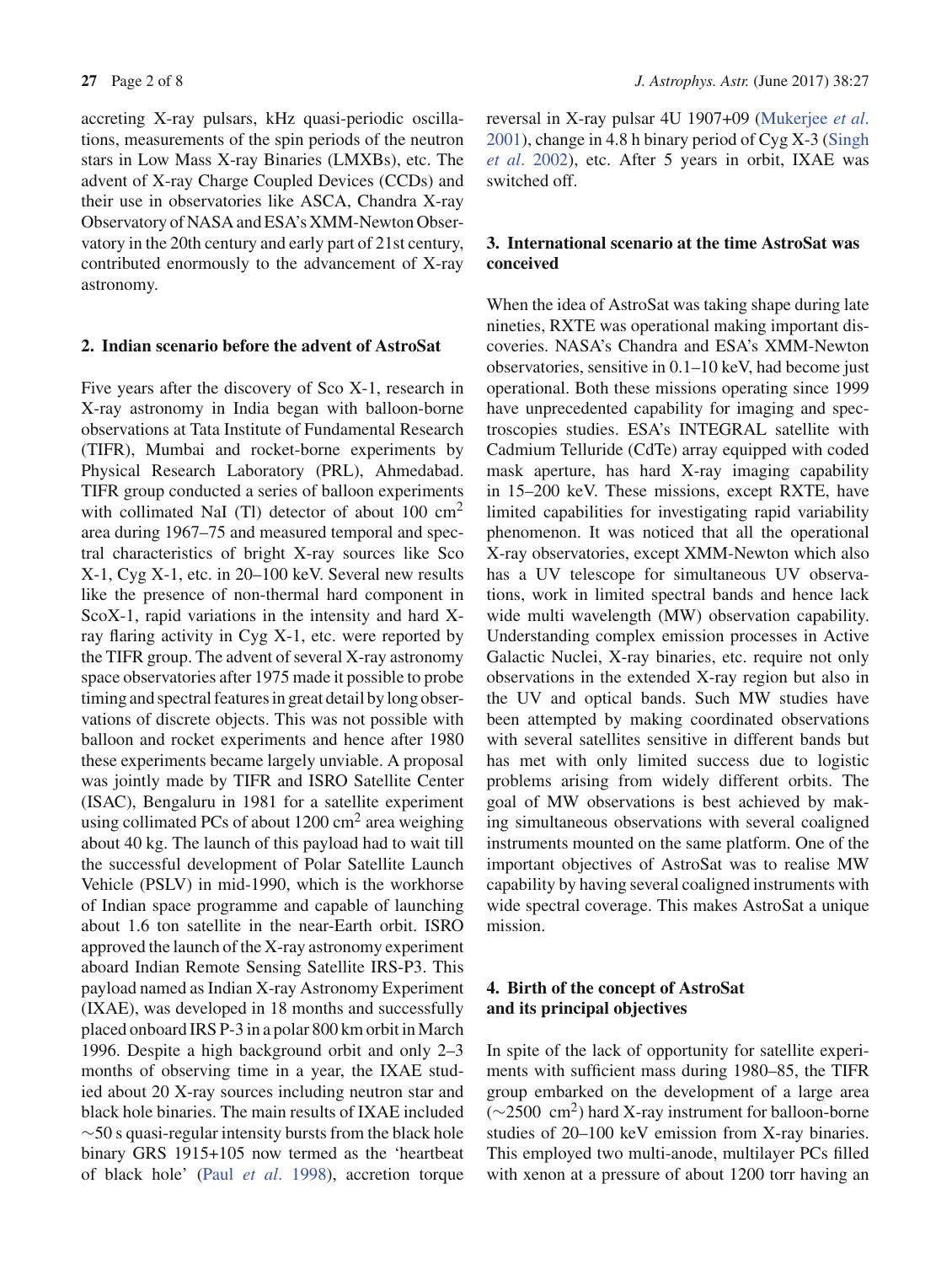interaction depth of 15 cm to achieve high detection efficiency (Rao *et al*. 1987). This instrument was successfully used in a series of balloon experiments to measure energy spectra of Cyg X-1, Cyg X-3, pulsar 4U 1907+09, etc. (Chitnis *et al*. 1998). This experience proved very valuable in the development of Large Area X-ray Proportional Counter (LAXPC) instrument on AstroSat.

The success of the IXAE experiment on IRS-P3 bolstered confidence that we can design and develop instruments that will work in the harsh space environment. Encouraged by this, a proposal was made by this author in July 1996 to the Chairman of ISRO, for a full-fledged satellite experiment using large area xenon-filled detectors of high efficiency for hard X-rays aimed at studies in 2–80 keV. The Chairman of ISRO responded promptly and suggested a brain-storming meeting at ISRO headquarters by inviting a wide section of astronomy community representing different fields of astronomy. The meeting held during July 1996, discussed a large number of proposals and ideas put forth by the participants over 2 days. Based on the summary of the discussion, the Chairman constituted two Working Groups (WGs), one for proposals in X-ray and gamma-ray astronomy and the other covering optical, infrared and ultra-violet (UV) astronomies. The mandate of the WGs was to critically discuss various proposals and at the end have a joint meeting to short list instruments for the proposed satellite keeping in mind that the mission should be internationally competitive and Indian astronomers should be able to carry out research in frontier areas of astronomy. The WGs held several meetings for over 2 years and at the joint meeting a consensus was reached about principal scientific goals of the mission and most suitable instruments to realise the objectives. The following considerations were kept in mind in defining goals and instruments for the proposed satellite:

- (a) The mission should have some unique features not found in any other operational mission. Multi wavelength astronomy was found to be a niche area in which the proposed mission will have unsurpassed capability.
- (b) It should have broad spectral coverage covering 0.5–100 keV in X-ray band to characterize complex continuum and line spectra.
- (c) The main X-ray instrument should have large area with high count rate capability to investigate high-frequency variations in X-ray binaries. It should have high collecting area and high detection efficiency in 20–80 keV, surpassing other missions, to study millisecond variability and

kHz Quasi-Periodic Oscillations (QPOs) above 20 keV.

- (d) To achieve the MW capability the mission was envisaged to have a sensitive state-of-the-art UVoptical instrument to probe origin of radiation in different spectral bands and inter-relationship between them from simultaneous observation over 5 decades in energy covering optical, near-UV, far-UV, soft X-rays and hard X-rays. This is very important to decipher the radiation processes in Active Galactic Nuclei (AGNs), X-ray binaries and Cataclysmic Variables (CVs). The UV instrument has additional objective of studying UV bright objects.
- (e) For monitoring the variability of known X-ray sources and to detect new transients, inclusion of an X-ray monitor was necessary which will also provide alerts to other instruments when a new source is detected or a known object undergoes outburst to enable pointed mode observations by the co-aligned instruments.

Selection of the instruments was made to achieve the above objectives based on the considerations discussed in the following section.

### **5. Science instruments for the AstroSat**

The following consideration were kept in mind in the selection of the payloads:

(I) The main X-ray instrument should be based on proven technology in which experience and expertise exist within the country to design and fabricate it. The TIFR group had experience in the development of large area PCs for the balloon and satellite experiments and hence it was entrusted the responsibility for the development of large area PCs with 3–80 keV response and high detection efficiency in 20–80 keV hard X-ray band. Four multilayer PCs of 15-cm depth filled with xenon at about 1500 torr, having a total effective area of  $>6000$  cm<sup>2</sup> in 5–20 keV were included in the proposed mission so that this instrument named as Large Area X-ray Proportional Counter (LAXPC) experiment would have the largest area among all the operational X-ray astronomy missions, for timing studies. The use of multiple LAXPC units also provides redundancy. Each LAXPC unit would have independent high voltage supply and signal processing electronics. Its time resolution would be about  $10 \mu s$  and have a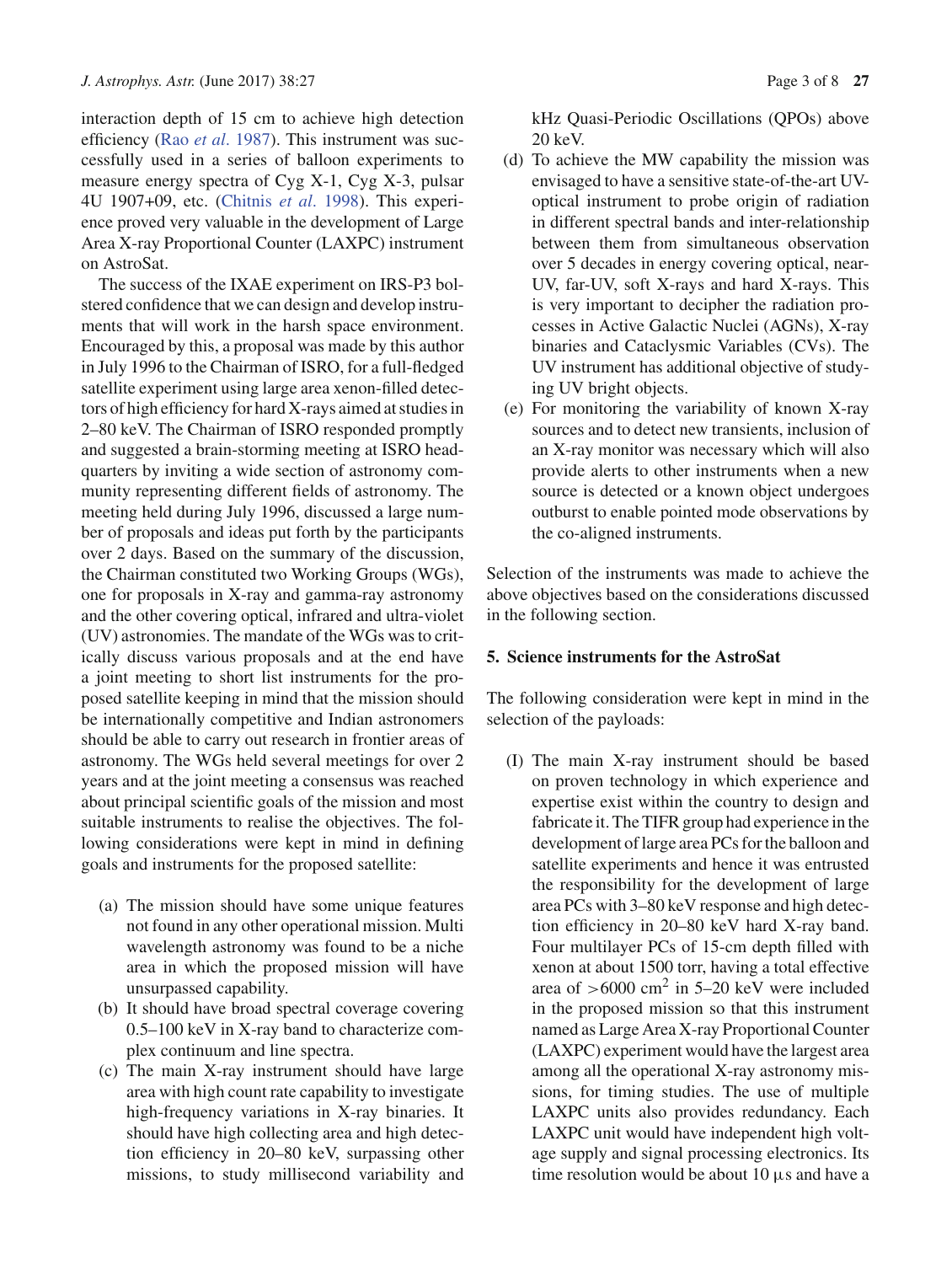high count rate (25 counts/s) handling capability to investigate rapid variability on kHz scale.

- (II) A proposal of TIFR for inclusion of a Soft X-ray Telescope (SXT) based on X-ray reflecting optics using conical foil mirrors (similar to the one on highly successful ASCA satellite of Japan) with an X-ray CCD as the focal plane detector, was accorded high priority as it would provide high detection sensitivity in 0.3–8 keV as well as provide imaging on a few arc minute scale and medium energy resolution spectroscopy. This would be a new technology instrument and experience gained from development of the X-ray reflecting telescope would also prove valuable for future Indian X-ray missions.
- (III) The Indian Institute of Astrophysics (IIA), Bengaluru had proposed inclusion of an UltraViolet Imaging Telescope (UVIT) sensitive in Optical, NUV and FUV bands with several filters and prism for low resolution spectroscopy for MW studies of AGNs and other sources radiating over a wide spectral band as well as measuring characteristics of UV bright objects on stand-alone basis. This was included in the proposed mission as it would enable wide spectral coverage. The proposed UVIT was originally based on the use of a single telescope but later changed to a twin telescope configuration, one covering visible and NUV and the other telescope dedicated to FUV observations. The use of photon counting imaging detectors was envisaged as the focal plane detectors.
- (IV) The astronomy group at ISAC suggested inclusion of a Scanning Sky Monitor (SSM), similar to the All-Sky Monitor (ASM) on RXTE, for continuous scanning of X-ray sky to detect intensity variations of known and new sources. SSM was included for providing alert to making pointed mode instruments for observations.
- (V) Originally, three co-aligned instruments namely LAXPC, SXT and UVIT and the fourth instrument SSM, were included in the proposal. At the time of review of the proposal by the Chairman of ISRO at TIFR in September 2000, it was proposed to include a hard X-ray imager based on the use of pixellated Cadmium–Zinc–Telluride (CZT) detector, with a Coded Aperture Mask (CAM) placed above the detector plane for hard X-ray imaging in 10–100 keV to an accuracy of ∼8 arcmin. This was similar to CdTe imager on INTEGRAL satellite launched in 2001 but with a modest effective area of about 500 cm<sup>2</sup>. The

proposal was based on the use of new generation detectors which required only modest cooling of CZT from ∼0◦C–15◦C and had the merit of resolving hard X-ray sources in the crowded fields like the one near the galactic center region. The instrument named as CZT Imager (CZTI) was included as part of the LAXPC instrument by reducing the number of LAXPC units from 4 to 3.

Reports of the WGs were submitted to the ISRO Chairman in 1998 who approved it and requested this author to prepare a detailed scientific and technical proposal for the proposed satellite mission. Due to reasons beyond our control, it took nearly two years to write a detailed proposal. An important aspect of the proposal was that it described in detail the designs of the instruments and associated signal processing electronics as well as technical plans for the realization of the instruments. The composition of the scientific and technical team of each instrument was also defined and a team leader for each of the instrument was identified. The proposed mission was named as AstroSat and the proposal was submitted to the Director, TIFR on behalf of the participating institutions, who recommended it to the ISRO Chairman for consideration.

The Chairman responded promptly and decided to have a review of the proposal at TIFR in September 2000 by leading astronomers and other scientists. The detailed proposal with its science objectives and proposed instruments was discussed critically at the review held on September 20, 2000. At the end of the discussion there was unanimity that the proposed AstroSat mission was well thought out and it will enable Indian astrophysics community to make outstanding contributions in a frontier area of science. It was recognized that AstroSat has the potential of propelling India to a leading position in high energy astrophysics.

By the end of 2000, the AstroSat proposal was approved by the Space Commission for development of science instruments and first instalment of development fund was received by TIFR. The Project Director was appointed in 2003 and he prepared a detailed Project Report for the approval of the Government. Finally the AstroSat project was approved by the Government of India in October 2004 for the development and launch.

An early description of the AstroSat instruments is presented by Agrawal (2006) and a more recent account of the AstroSat instruments and the mission can be found in Singh *et al*. (2014). The main characteristics of the 5 instruments are presented in Table 1.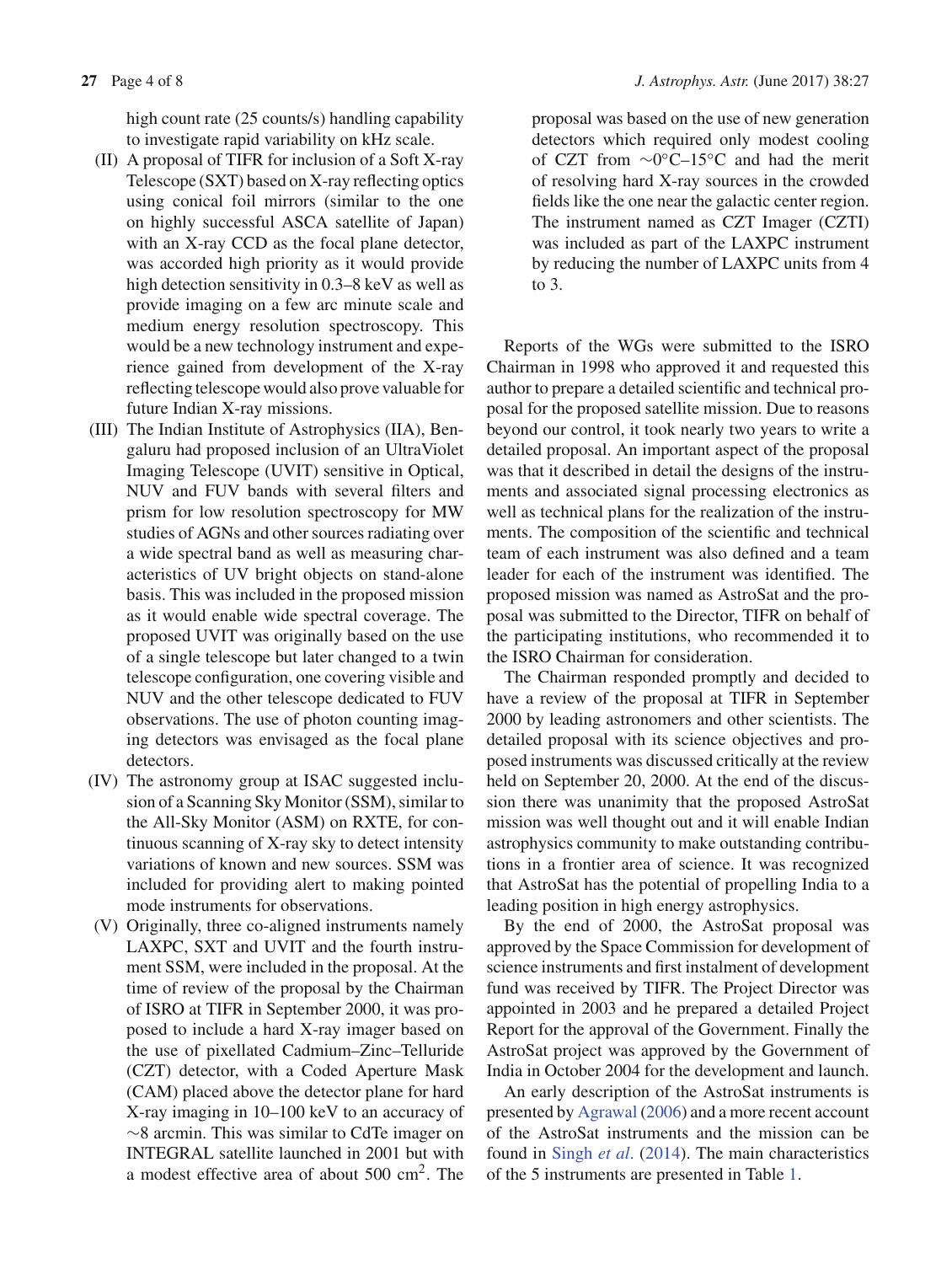| Table 1.                                        | Summary of characteristics of AstroSat instruments.                                                         |                                                                                               |                                                                                                          |                                                                                                                            |                                                                                                                     |
|-------------------------------------------------|-------------------------------------------------------------------------------------------------------------|-----------------------------------------------------------------------------------------------|----------------------------------------------------------------------------------------------------------|----------------------------------------------------------------------------------------------------------------------------|---------------------------------------------------------------------------------------------------------------------|
| characteristics<br>Instrument                   | LAXPC                                                                                                       | <b>SXT</b>                                                                                    | CZTI                                                                                                     | <b>LIAN</b>                                                                                                                | <b>NSS</b>                                                                                                          |
| Detector                                        | anode proportional<br>Multilayer, multi<br>counters                                                         | Conical foil mirrors<br>X-ray CCD at the<br>geometry with<br>in Wolter-1<br>focus             | detectors of 5 mm<br>thickness with 2D<br>coded apert-ure<br>CZTI pixelleted<br>mask                     | Twin RC telescopes of 38<br>counting or integration<br>cm aperture each with<br>detectors in photon<br>intensified CMOS    | with 1-D coded aperture<br>proportional counters<br>Position sensitive<br>mask                                      |
| Field-of-view<br>No. of units                   | $0.9^{\circ} \times 0.9^{\circ}$<br>3                                                                       | 40 arcmin. dia.                                                                               | $4.6^{\circ} \times 4.6^{\circ}$ (10-100<br>keV) $17^{\circ} \times 17^{\circ}$ (at<br>$150 \text{ keV}$ | 28 arcmin. dia.<br>mode<br>$\mathrel{\sim}$                                                                                | SSM3-22.1 $\times$ 100°,<br>$2 - 26.8 \times 100^{\circ}$ ;<br>SSM1 and<br><b>FWHM</b><br>3                         |
| Angular resolution                              | (depends on source<br>intensity) in scan<br>mode only<br>$1-5$ arcmin.                                      | $\sim$ 2 arcmin                                                                               | 17 arcmin (8 arcmin<br>for bright sources)                                                               | $\sim$ 1.5 arcsec in 130-180<br>nm and 200-300 nm                                                                          | direction and 2.5° across<br>$\sim$ 10-13 arcmin in coding                                                          |
| Energy/wave band<br>Time resolution<br>response | $3-80$ keV<br>$10 \mu s$                                                                                    | 2.4 s and 278 ms<br>$0.3 - 8$ keV                                                             | $20-100$ keV<br>$20 \mu s$                                                                               | 130-180, 200-300 and<br>$320 - 550$ nm<br>$2.0$ ms                                                                         | $2.5 - 10$ keV<br>$0.1 \text{ ms}$                                                                                  |
| Energy resolution<br>(FWHM)                     | $\sim$ 12 % in 20-80 keV                                                                                    | $150 \text{ eV}$ at 6 keV                                                                     | $\sim$ 11% at 60 keV                                                                                     | <100-500 Å, depends on<br>choice of filters                                                                                | $\sim$ 25% at 6 keV                                                                                                 |
| Geometrical area<br>Effective area              | $\sim\!\!6000$ cm <sup>2</sup> in 5–20<br>keV, $\sim$ 5000 $\rm cm^2$<br>in 33-50 keV<br>$10800~{\rm cm}^2$ | $128 \text{ cm}^2$ at $1.5 \text{ keV}$<br>$22 \text{ cm}^2$ at 6 keV<br>$250\ \mathrm{cm^2}$ | 480 cm <sup>2</sup> in 10-100<br>$976\ \mathrm{cm^2}$<br>$\rm\,keV$                                      | $\sim40$ cm <sup>2</sup> in 200–300 and<br>$\sim$ 10 cm <sup>2</sup> at 150 nm,<br>$320 - 550$ nm<br>$1250\ \mathrm{cm^2}$ | 51 $\mathrm{cm}^2$ at 5 keV for 3<br>$\sim$ 2.5 cm <sup>2</sup> at 2.0 keV,<br>57.6 per SSM cm <sup>2</sup><br>SSMs |
| Detection sensitivity                           | $0.1$ mCrab in $1000$ s<br>$(3 \sigma)$                                                                     | $\sim\!10^{-13}\;\mathrm{ergs}\;\mathrm{cm}^{-2}\mathrm{s}^{-1}$<br>$(5 \sigma) (20000 s)$    | 0.5 milliCrab $(3 \sigma)$<br>(10000 s)                                                                  | 20th mag. in 200 s in<br>$130 - 180$ nm $(5 \sigma)$                                                                       | $\sim$ 25 milliCrab for SSM1<br>and $\sim$ 28 milliCrab for<br>SSM3 (3σ, 600 s)                                     |
| Mass of instrument<br>Required power<br>(Watts) | 419 kg<br>65 W                                                                                              | $70\,\mathrm{kg}$<br>53 W                                                                     | 56 kg<br>50 W                                                                                            | 230 kg<br>87 W                                                                                                             | 65.5 kg<br>41 W                                                                                                     |
| for the instruments<br>Principal institution    | TIFR                                                                                                        | <b>TIFR</b>                                                                                   | <b>TIFR</b>                                                                                              | $\mathbb{H}$                                                                                                               | <b>ISAC</b>                                                                                                         |
| Typical observing<br>time in pointed<br>mode    | $1-2$ days                                                                                                  | $0.5-1$ day                                                                                   | 2 days                                                                                                   | $30 \text{ min}$                                                                                                           | 10 min per FoV                                                                                                      |

*J. Astrophys. Astr.* (June 2017) 38:27 Page 5 of 8 **27**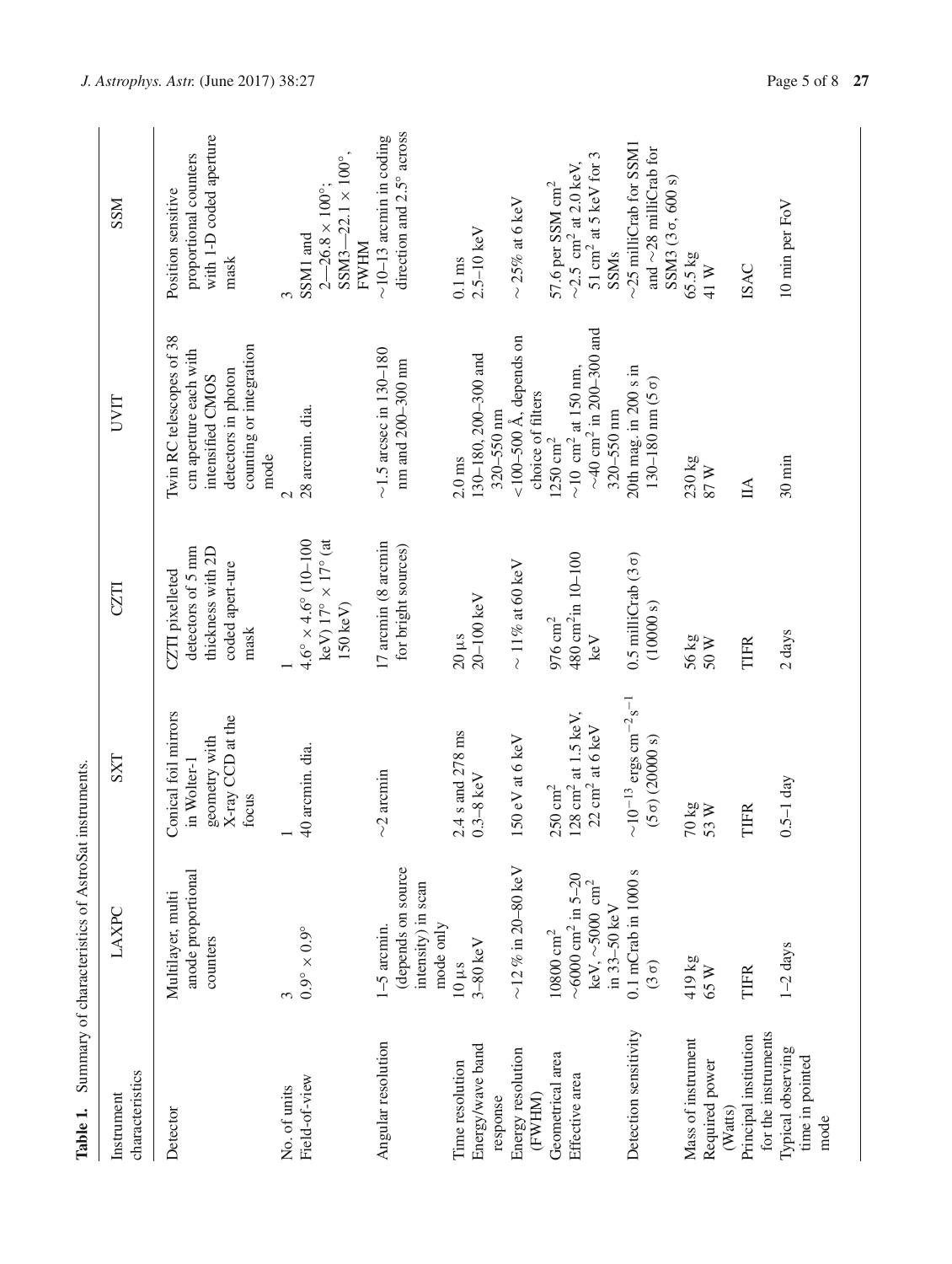

**Figure 1.** Schematic view of instruments on the top deck of the AstroSat satellite.

A schematic view of the 5 payloads mounted on the satellite is shown in Fig. 1. Note that the 4 coaligned instruments (LAXPC, SXT, CZTI and UVIT) are mounted on the top deck of the bus with their view axes along the roll axis of the satellite. The UVIT is a single integrated instrument with twin telescopes. Similarly SSM instrument is a single unit with 3 detectors mounted on the side panel of the satellite with center of its view axis normal to the roll axis of the satellite. The SXT and UVIT instruments have one shot removable covers at their entrance aperture which are in closed position, at the time of launch. After a period of about a month for SXT and about 2 months for the UVIT, when outgassing becomes negligible, the covers of these two instruments were deployed in permanently open condition by radio commands. A detailed description of the individual instruments are presented in separate articles in this issue of the journal by the instrument teams.

# **6. Challenges in the development of the AstroSat science instruments**

The realization of the AstroSat science instruments posed several technical challenges which took a long time to overcome and the instruments were finally successfully fabricated. The main technical challenges encountered for the different instruments are summarized below:

(a) *LAXPC Instrument*: The four LAXPC units, 3 for the flight and one engineering cum flight spare model, were to be fabricated. Each LAXPC has X-ray detection volume of 60 anode cells arranged in 5 anode layers, each 3 cm deep, surrounded on 3 sides by 46 number of veto anodes with cross-section of 1.5 cm  $\times$  1.5 cm to reject background events resulting from interaction of cosmic rays in the walls of the detector. This implies 106 anode cells of 37  $\mu$  diameter goldcoated stainless steel wires with of ∼2.5 to 3 kV HV. There are nearly 1200 cathode wires shielding the adjacent anode cells. Wiring of anode frames was a very painstaking and delicate work requiring care and precision to ensure proper tension in the wires and no dry solder. Each LAXPC wiring took nearly 9 months. To ensure light weight structure and no possibility of leakage, all the main detector parts were fabricated by milling from heavy aluminium alloy forgings. Fabrication of the 4 LAXPC parts took nearly 4 years in the TIFR Workshop. The most challenging part was fabrication of Field-of-View Collimator (FoVC) with FoV of about  $0.9^\circ \times 0.9^\circ$  opaque to X-rays of up to 80 keV within 30 kg weight. A detailed description of the LAXPC hardware and the collimator designs can be found in Roy *et al*. 2016. After intense efforts of about 3 years the FoVC design was evolved. The slats used in FoVC were made from 5 layers of  $Sn + Cu + Al$ , with thickness of 175  $\mu$ , glued with a very low outgassing epoxy and slits cut by laser cutting. A  $50 \mu$  thick Mylar film has been used as gas barrier that also serves as X-ray entrance window. When exposed to the atmosphere, molecules of oxygen, water vapour and carbon dioxide diffuse through the Mylar film and degrade the energy resolution. This necessitated inclusion of an on-board gas purifier unit based on the use of a bellowbased mini pump which forces the xenon gas through an 'Oxisorb' cartridge that can remove the impurity molecules. This was a new development which was successfully carried out by ISRO Inertial System Unit (IISU) and the purifiers are working well in orbit.

(b) *SXT*: This was technologically one of the most challenging part of AstroSat as there was no prior experience in India for the design of the X-ray reflecting optics. The SXT design required fabrication of about 320 gold-coated aluminium foil mirrors of paraboloid and hyperboloid shapes. The SXT team successfully developed the technique of making thin gold-coated foil mirrors approximating parabola and hyperbola surfaces by setting up a RF gold sputtering machine. Fabrication of mirror holder with precision machining to house 8 quadrants of mirrors and their alignment for a 2-meter focal length X-ray reflecting telescope to achieve about 2– 3 arcmin angular resolution, was challenging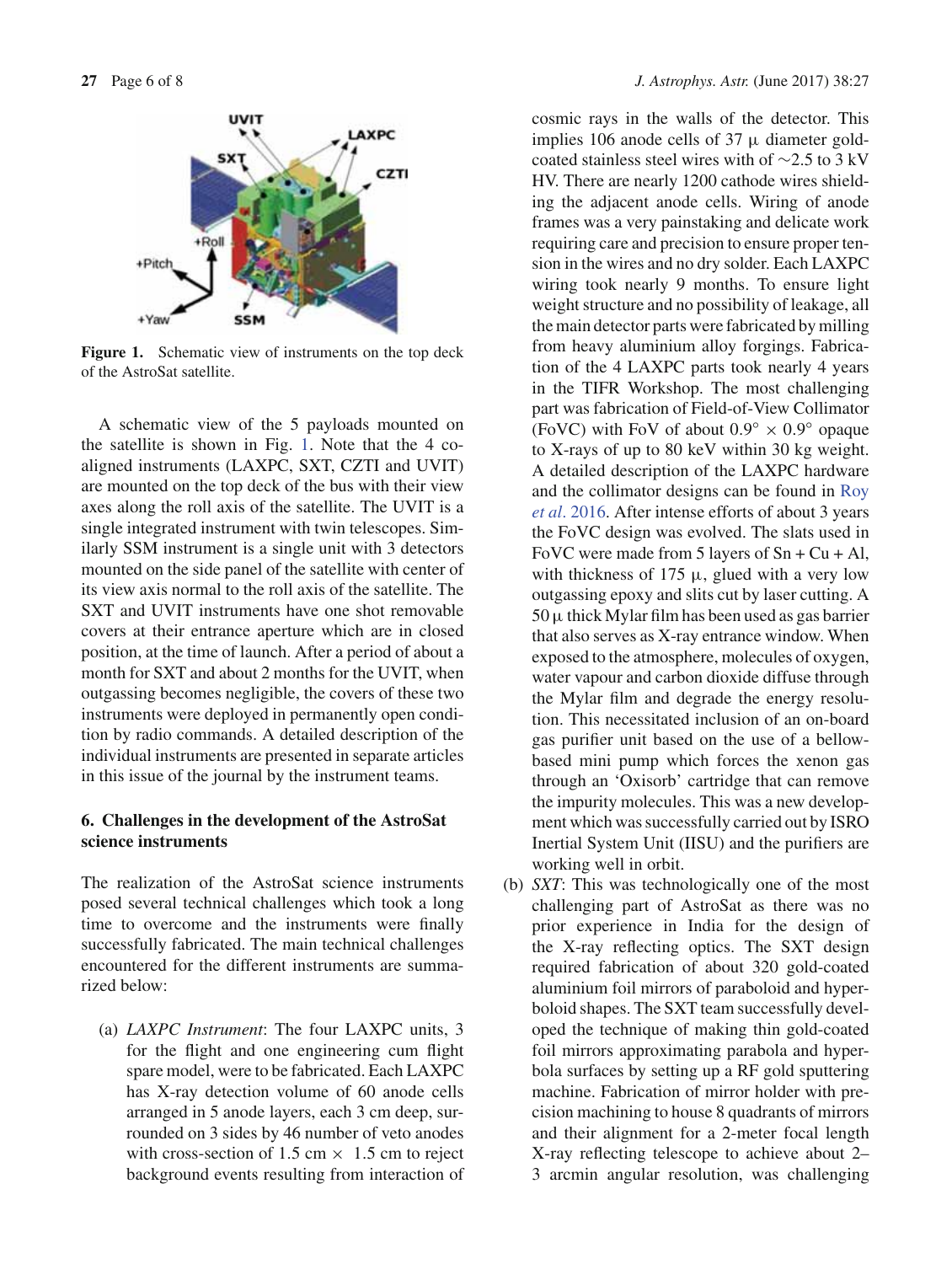but successfully realised by the SXT team. A Carbon Fibre Reinforced Plastic (CFRP) tube to house the SXT telescope optics was developed in-house by Vikram Sarabhai Space Center (VSSC) of ISRO meeting the exact specifications. The SXT needed an X-ray CCD cooled to about −80◦C by a thermoelectric cooler and a heat pipe, as the focal plane detector. X-ray CCDs are custom-made devices as they need  $\sim$ 30 µ deep depletion region. An agreement was reached with the X-ray astronomy group of University of Leicester (UoL) to fabricate the X-ray CCD camera with front-end amplifier as they had successfully developed a similar unit for the XMM-Newton mission. FPGA-based signal processing electronics of CCD camera was designed by the TIFR group. To ensure good energy resolution, electronic noise has to be kept very low which needed lot of efforts to achieve it. Alignment of the 4 mirror segments to achieve good image quality was also a challenge which was met successfully. In lieu of its contributions UoL was guaranteed 3% of AstroSat time.

(c) *UVIT*: Like the SXT, there was no prior experience in making UV reflecting mirrors in India which need very precise polishing to realise high reflectivity and low scattering for the UV photons. This challenge was successfully met by ISRO's Laboratory for Electro-Optics System (LEOS) which set up new facilities to meet the exact requirements of the UVIT mirrors and delivered the mirrors, meeting the design goals. The UVIT needed imaging photon counting detectors at the focal plane. It was realised that development of photon counting UV detectors with associated HV units in India, will need considerable time and efforts. Therefore, an offer from the Canadian Space Agency (CSA) to design and fabricate the 3 sets of detectors for the visible, FUV and NUV channels along with the associated electronics for the UVIT, was accepted. For its contribution, CSA was guaranteed 5% observing time on AstroSat. The fabrication of Invar tubes for the two telescopes of the UVIT and a titanium cone, holding the twin telescopes and used as interface for mounting the UVIT on the satellite deck, were other major hurdles which were successfully overcome.

An important goal of UVIT was to achieve angular resolution of  $\leq$ 1.8 arcsec to probe deeper in the UV sky. This needed mirrors with very low scattering, baffles around the mirrors with very low scattering, stringent temperature control of the UVIT instrument, precision alignment of the optics and detectors, and strict contamination control. Integration, alignment, testing and calibration of the UVIT required setting up of a vacuum facility in a clean room of 100–1000 class with strict contamination control. After a lot of efforts this facility was successfully set up and made operational. This facility set up at Hoskote campus of IIA and known as M.G.K. Menon Laboratory, played a crucial role in the realization of 1.5 arcsec resolution in the FUV and NUV band of UVIT in orbit.

(d) Similar difficulties were encountered in the realisation of CZTI and SSM instruments. The design and fabrication of 0.5 mm thick tantalum CMA for the CZTI, which can withstand shock and vibration levels at launch, was also complex but successfully achieved. The characterization and calibration of each of more than 16 k pixels of CZTI detector was also a time intensive job done successfully.

SSM used position sensitive PCs in which carbon-coated quartz fibres of  $25 \mu$  diameter were used as anodes to locate position of each detected X-ray along wire length by charge division technique. Bonding of quartz fibres to feedthroughs by using electrically conducting epoxy required a lot of trial and errors but with persistent efforts the technical problems were overcome.

Ultimately by overcoming all the technical challenges, the 5 instruments were successfully installed, qualified and delivered to ISAC in time for integration with the satellite bus.

# **7. Major requirements of AstroSat mission and launch**

A minimum mission life of 5 years was essential to achieve the science objectives. To achieve this and a low unvarying background, requirement of a low ( $\leq 6°$ ) inclination 650 km circular orbit was projected. A nearequatorial orbit of 650 km has the advantage of (a) high cut-off rigidity for cosmic rays which implies little variation in their flux in the orbit, (b) density of atomic oxygen which can damage the optics of UVIT and SXT, is rather low in this orbit. AstroSat is a 3 axis stabilized satellite whose orientation can be changed by using magnetic torque and reaction wheels which get